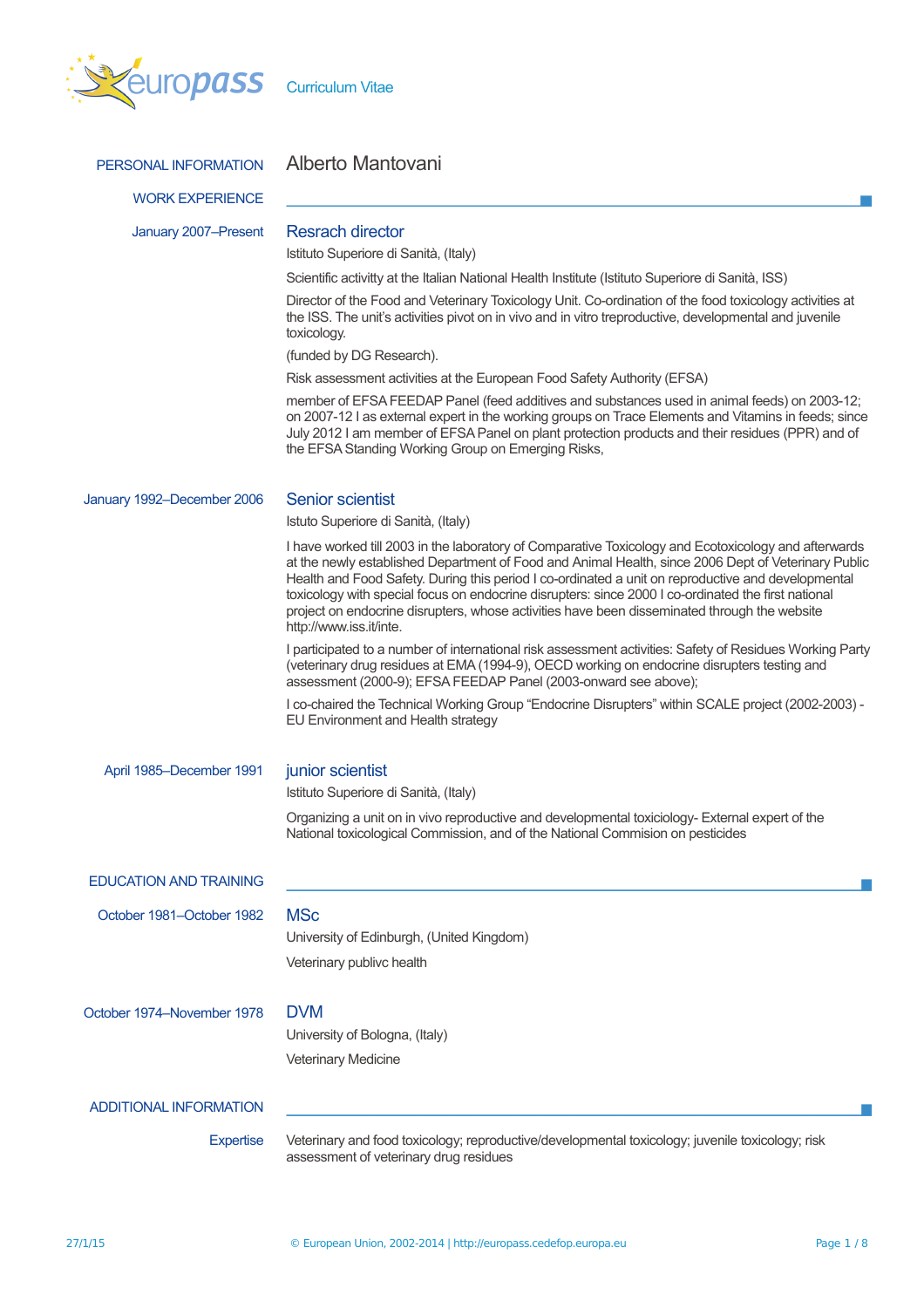

# Publications LIST OF INTERNATIONAL PAPERS 2006-2014

## Peer-reviewed papers

1)Calamandrei G, Maranghi F, Venerosi A, Alleva E, Mantovani A. (2006). Efficient testing strategies for evaluation of xenobiotics with neuroendocrine activity. Reprod Toxicol. 22: 164-74.

2)Carbone P, Giordano F, Nori F, Mantovani A, Taruscio D, Lauria L, Figa-Talamanca I. (2006) Cryptorchidism and hypospadias in the Sicilian district of Ragusa and the use of pesticides. Reproductive Toxicology. 22: 8-12.

3)Carbone P, Giordano F, Nori F, Mantovani A, Taruscio D, Lauria L, Figa-Talamanca I. (2006) The possible role of endocrine disrupting chemicals in the aetiology of cryptorchidism and hypospadias: a population-based case-control study in rural Sicily. Int J Androl. 30: 3-13.

4)La Rocca C, Mantovani A. From environment to food: the case of PCB. Ann Ist Super Sanita. 2006;42(4):410-6.

5)Mantovani A. (2006) Risk assessment of endocrine disrupters. The role of toxicological studies. Ann. N.Y. Acad. Sci. 1076: 239-252

6)Mantovani A, Maranghi F, Purificato I, Macrì A. (2006) Assessment of feed additives and contaminants: an essential component of food safety. Ann Ist Super Sanita. 42(4):427-32.

7)Carbone P, Giordano F, Nori F, Mantovani A, Taruscio D, Lauria L, Figa-Talamanca I. (2007) The possible role of endocrine disrupting chemicals in the aetiology of cryptorchidism and hypospadias: a population-based case-control study in rural Sicily. Int J Androl. 30: 3-13

8)Clementi M, Causin R, Marzocchi C, Mantovani A, Tenconi R. (2007) A study of the impact of agricultural pesticide use on the prevalence of birth defects in northeast Italy. Reprod Toxicol. 24(1):1- 8.

9)Frazzoli C, Dragone R, Mantovani A, Massimi C, Campanella L. (2007) Functional toxicity and tolerance patterns of bioavailable Pd(II), Pt(II), and Rh(III) on suspended Saccharomyces cerevisiae cells assayed in tandem by a respirometric biosensor. Anal Bioanal Chem. 389: 2185-94.

10)Maranghi F, Rescia M, Macri C, Di Consiglio E, De Angelis G, Testai E, Farini D, De Felici M, Lorenzetti S, Mantovani A. (2007) Lindane may modulate the female reproductive development through the interaction with ER-beta: an in vivo-in vitro approach. Chem Biol Interact. 169:1-14.

11)Baldi F, Mantovani A. (2008) A new database for food safety: EDID (Endocrine disrupting chemicals - Diet Interaction Database). Ann Ist Super Sanita. 44: 57-63.

12)Caserta D, Maranghi L, Mantovani A, Marci R, Maranghi F, Moscarini M. (2008) Impact of endocrine disruptor chemicals in gynaecology. Hum Reprod Update. 14(1):59-72.

13)Giordano F, Carbone P, Nori F, Mantovani A, Taruscio D, Figà-Talamanca I. (2008) Maternal diet and the risk of hypospadias and cryptorchidism in the offspring. Paediatric and Perinatal Epidemiology. 22:249-260.

14)Mantovani A, Maranghi F, La Rocca C, Tiboni GM, Clementi M. (2008) The role of toxicology to characterize biomarkers for agrochemicals with potential endocrine activities. Reprod Toxicol. 26(1):1- 7.

15)Maranghi F, Tassinari R, Moracci G, Macrì C, Mantovani A. (2008) Effects of a low oral dose of diethylstilbestrol (DES) on reproductive tract development in F1 female CD-1 mice. Reprod Toxicol. 26(2):146-50.

16)Salvatore M, Lorenzetti S, Maranghi F, Mantovani A, Taruscio D (2008). Molecular link(s) between hepatoblastoma pathogenesis and exposure to di-(2-ethylhexyl)phthalate: a hypothesis. Folia Medica 50(4):17-23

17)Santini F, Mantovani A, Cristaudo A, Rago T, Marsili A, Buselli R, Mignani A, Ceccarini G, Bastillo R, Taddei D, Ricco I, Vitti P, Pinchera A. (2008) Thyroid function and exposure to styrene. Thyroid. 18(10):1065-9.

18)De Angelis S, Tassinari R, Maranghi F, Eusepi A, Di Virgilio A, Chiarotti F, Ricceri L, Venerosi Pesciolini A, Gilardi E, Moracci G, Calamandrei G, Olivieri A, Mantovani A. (2009) Developmental exposure to chlorpyrifos induces alterations in thyroid and thyroid hormone levels without other toxicity signs in cd1 mice. Toxicol Sci. 108(2):311-9.

19)Frazzoli C, Petrini C., Mantovani A. (2009) Sustainable development and next generation's health: a long-term perspective about the consequences of today's activities for food safety. Annali Ist Sup. Sanita 45(1):65-75.

20)Magrelli A, Azzalin G, Salvatore M, Viganotti M, Tosto F, Colombo T, Devito R, Di Masi A, Antoccia A, Lorenzetti S, Maranghi F, Mantovani A, Tanzarella C, Macino G, Taruscio D. (2009) Altered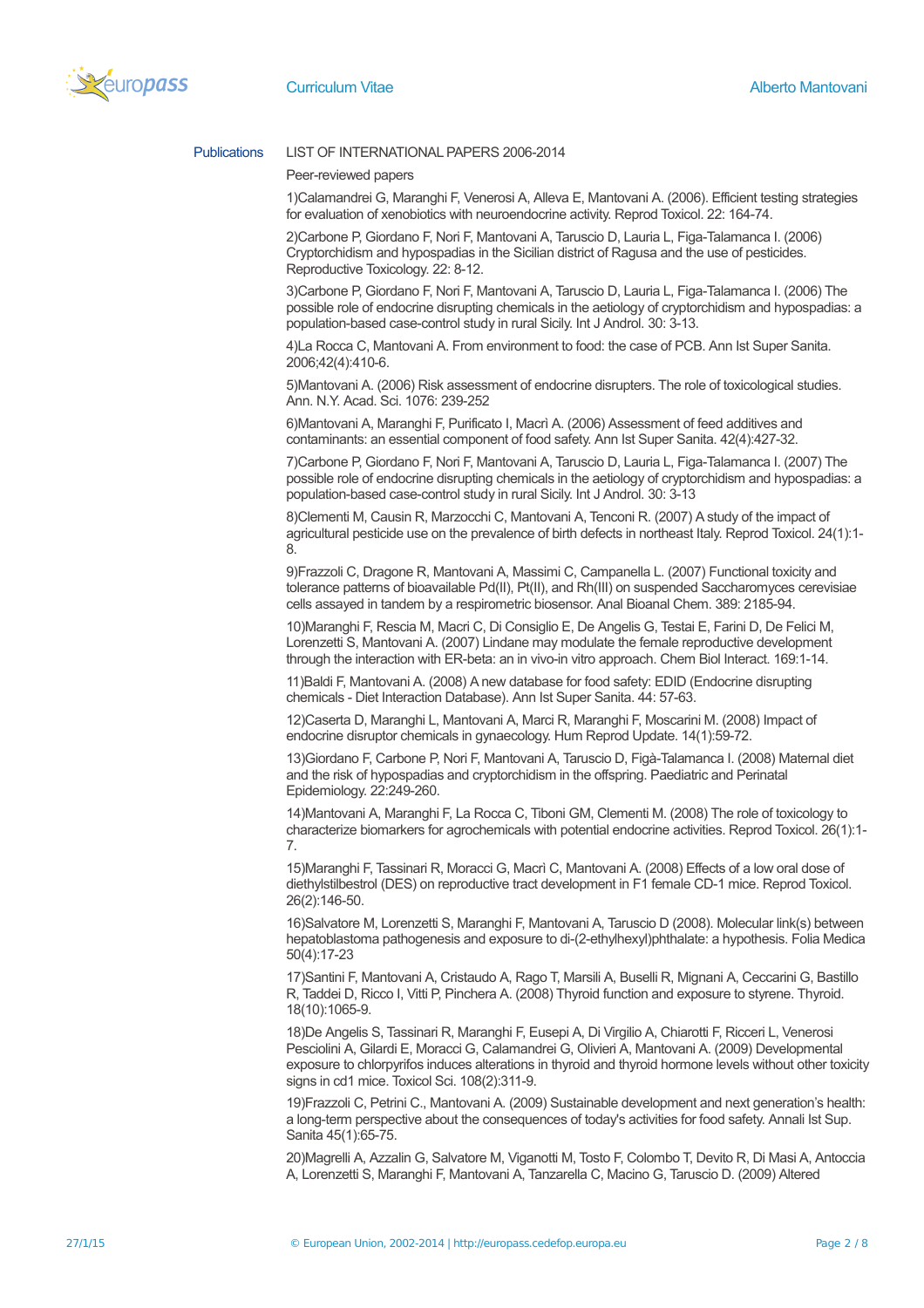

microRNA Expression Patterns in Hepatoblastoma Patients. Transl Oncol. 2:157-63.

21)Mantovani A, Frazzoli C, La Rocca C. (2009) Risk assessment of endocrine-active compounds in feeds. Vet J. 182, 392-401.

22)Tait S, Ricceri L, Venerosi A, Maranghi F, Mantovani A, Calamandrei G. (2009) Long-Term Effects on Hypothalamic Neuropeptides Following Developmental Exposure to Chlorpyrifos in Mice. Environ Health Perspect 117:112-116.

23)Di Masi A, Viganotti M, Antoccia A., Magrelli A., Salvatore M., Azzalin G., Tosto F., Lorenzetti S., Maranghi F., Mantovani A., Macino G., Tanzarella C., Taruscio D. (2010). Characterization of HuH6, Hep3B, HepG2 and HLE liver cancer cell lines by WNT/β-catenin pathway, microRNA expression and protein expression profile'. Cellular & Molecular Biology 10:1299-1317.

24)Frazzoli C, Mantovani A. (2010) Toxicants Exposures as Novel Zoonoses: Reflections on Sustainable Development, Food Safety and Veterinary Public Health. Zoonoses Public Health. 7-8: e136-e142

25)Frazzoli C, Orisakwe OE, Dragone R, Mantovani A. (2010) Diagnostic health risk assessment of electronic waste on the general population in developing countries' scenarios. Environmental Impact Assessment. 30, 388-99.

26)Latini G, Knipp G, Mantovani A, Marcovecchio ML, Chiarelli F, Söder O. (2010) Endocrine disruptors and human health. Mini Rev Med Chem. 10: 846-55.

27)Lorenzetti S, Marcoccia D, Narciso L, Mantovani A. (2010) Cell viability and PSA secretion assays in LNCaP cells: a tiered in vitro approach to screen chemicals with a prostate-mediated effect on male reproduction within the ReProTect project. Reprod Toxicol. 30(1):25-35.

28)Mantovani A, Frazzoli C, Cubadda F. (2010) Organic forms of trace elements as feed additives: Assessment of risks and benefits for farm animals and consumers. Pure Appl Chem, 82:393–407.

29)Mantovani A., Frazzoli C. (2010) Risk assessment of toxic contaminants in animal feed. CAB Reviews: Perspectives in Agriculture, Veterinary Science, Nutrition and Natural Resources. 5, 046: 1- 14.

30)Maranghi F, Lorenzetti S, Tassinari R, Moracci G, Tassinari V, Marcoccia D, Di Virgilio A, Eusepi A, Romeo A, Magrelli A, Salvatore M, Tosto F, Viganotti M, Antoccia A, Di Masi A, Azzalin G, Tanzarella C, Macino G, Taruscio D, Mantovani A (2010). In utero exposure to di-(2-ethylhexyl) phthalate affects liver morphology and metabolism in post-natal CD-1 mice. Reprod Toxicol. 29: 427-32.

31)Turci R, Balducci C, Brambilla G, Colosio C, Imbriani M, Mantovani A, Vellere F, Minoia C. (2010) A simple and fast method for the determination of selected organohalogenated compounds in serum samples from the general population. Toxicol Lett. 192(1):66-71.

32)Viganotti M, Antoccia A., Magrelli A., Salvatore M., Azzalin G., Tosto F., Lorenzetti S., Maranghi F., Mantovani A., Macino G., Tanzarella C., Taruscio D., and Di Masi A. Characterization of HuH6, Hep3B, HepG2 and HLE liver cancer cell lines by WNT/β-catenin pathway, microRNA expression and protein expression profile Cell Mol Biol (Noisy-le-grand). 2010 56 Suppl:OL1299-317.

33)Caserta D, Mantovani A, Marci R, Fazi A, Ciardo F, La Rocca C, Maranghi F, Moscarini M. (2011) Environment and women's reproductive health. Hum Reprod Update. 2011 31: 792-6.

34)Caserta D, Mantovani A, Ciardo F, Fazi A, Baldi M, Sessa MT, la Rocca C, Ronchi A, Moscarini M, Minoia C. (2011) Heavy metals in human amniotic fluid: a pilot study. Prenat Diagn. 2011 31:792-6.

35)Tait S, La Rocca C, Mantovani A. Exposure of human fetal penile cells to different PCB mixtures: transcriptome analysis points to diverse modes of interference on external genitalia programming. Reprod Toxicol. 2011 32: 1-14.

36)Taruscio D, Carbone P, Grannata O, Baldi F, Mantovani A. Folic acid and primary prevention of birth defects. Biofactors 2011, 37: 280-4.

37)Lorenzetti S, Altieri I, Arabi S, Balduzzi D, Bechi N, Cordelli E, Galli C, Ietta F, Modina SC, Narciso L, Pacchierotti F, Villani P, Galli A, Lazzari G, Luciano AM, Paulesu L, Spanò M, Mantovani A. Innovative non-animal testing strategies for reproductive toxicology: the contribution of Italian partners within the EU project ReProTect. Ann Ist Super Sanità 2011; 47(4):429-443.

38)Cubadda F, Aureli F, D'Amato M, Raggi A, Turco AC, Mantovani A. Speciated urinary arsenic as biomarker of dietary exposure to inorganic arsenic in residents living in high-arsenic areas in Latium, Italy. Pure and Applied Chemistry 2012, 84:203-14

39)La Rocca C, Alessi E, Bergamasco B, Caserta D, Ciardo F, Fanello E, Focardi S, Guerranti C, Stecca L, Moscarini M, Perra G, Tait S, Zaghi C, Mantovani A. Exposure and effective dose biomarkers for perfluorooctane sulfonic acid (PFOS) and perfluorooctanoic acid (PFOA) in infertile subjects: Preliminary results of the PREVIENI project. Int J Hyg Environ Health. 2012 Feb;215(2):206- 11.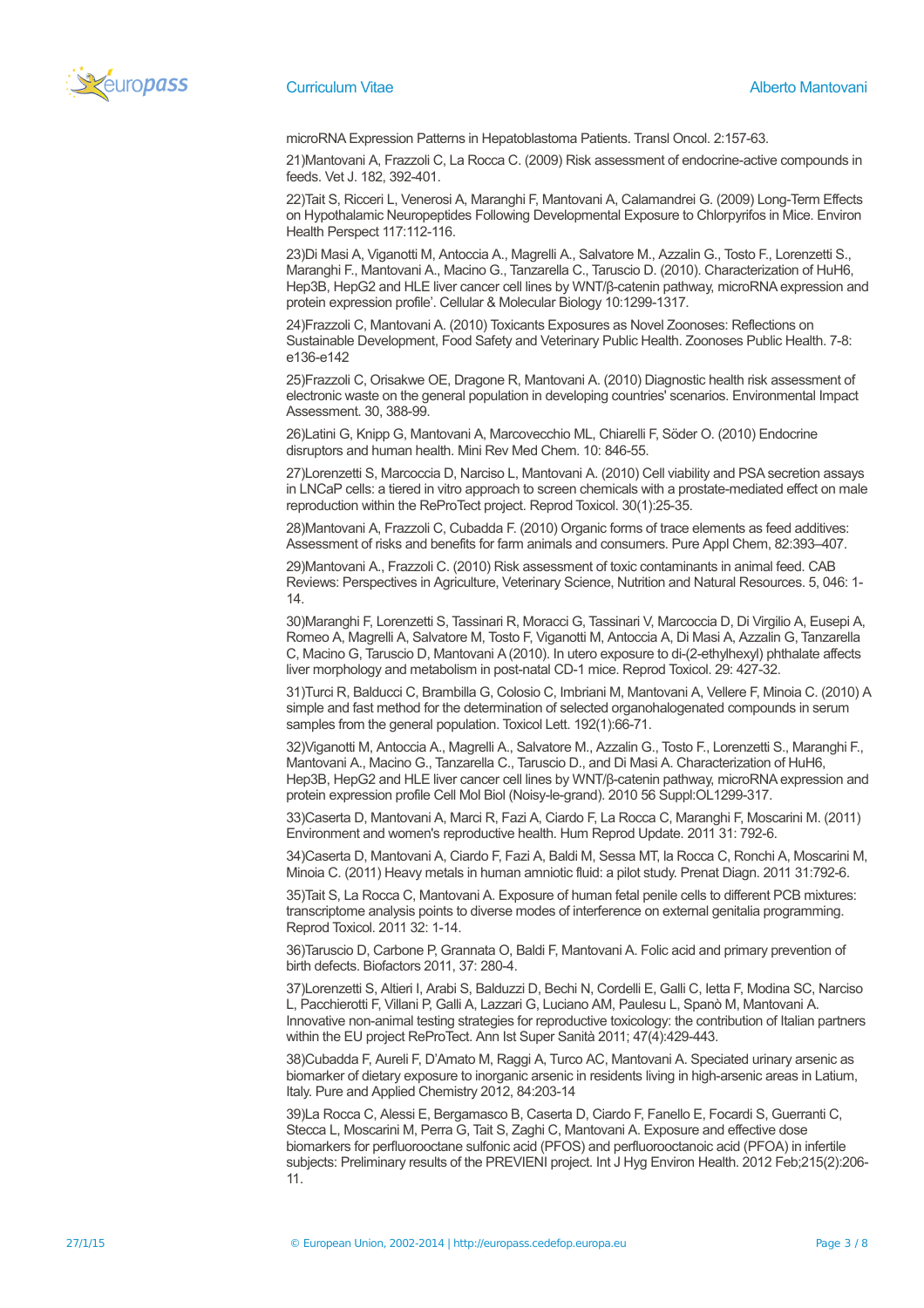

40)Maranghi F, Mantovani A. Targeted toxicological testing to investigate the role of endocrine disrupters in puberty disorders. Reproductive Toxicology 2012, 33(3):290-6.

41) Latini G, Dipaola L, Mantovani A, Picano E. Reproductive Effects of Low-to-Moderate Medical Radiation Exposure. Curr Med Chem. 2012 19(36):6171-7.

42) Proietti I., Mantovani A., Mouquet-Rivier C., Guyot J.-P. Modulation of chelating factors, trace minerals and their estimated bioavailability in Italian and African sorghum (Sorghum bicolor (L.) Moench) porridges. International Journal of Food Science and Technology (2013) 48: 126-32

43) Caserta D, Bordi G, Ciardo F, Marci R, La Rocca C, Tait S, Bergamasco B, Stecca L, Mantovani A, Guerranti C, Fanello EL, Perra G, Borghini F, Focardi SE, Moscarini M. The influence of endocrine disruptors in a selected population of infertile women. Gynecol Endocrinol. 2013 29: 444-7.

44) Maranghi F, Tassinari R, Moracci G, Altieri I, Rasinger JD, Carroll TS, Hogstrand C, Lundebye AK, Mantovani A. Dietary exposure of juvenile female mice to polyhalogenated seafood contaminants (HBCD, BDE-47, PCB-153, TCDD): comparative assessment of effects in potential target tissues. Food Chem Toxicol. 2013, 56: 443-9.

45) Caserta D, Bordi G, Guerranti C, Fanello EL, Perra G, Borghini F, La Rocca C, Tait S, Bergamasco B, Stecca L, Marci R, Lo Monte G, Soave I, Mantovani A, , Focardi SE, Moscarini M. (2013) Correlation of endocrine disrupting chemicals serum levels and white blood cells gene expression of nuclear receptors in a population of infertile women. International Journal of Endocrinology, 2013: doi: 10.1155/2013/510703. Epub 2013 Apr 21.

46) Maranghi F, Tassinari R, Mantovani A. Toxicological assessment of drugs that effect the endocrine system in puberty-related disorders. Expert Opinion on Drug Metabolism and Toxicology 2013 9:1309- 16

47) Maranghi F, De Angelis S, Tassinari R, Chiarotti F, Lorenzetti S, Moracci G, Marcoccia D, Gilardi E, Di Virgilio A, Eusepi A, Mantovani A, Olivieri A. Reproductive toxicity and thyroid effects in Sprague Dawley rats exposed to low doses of ethylenethiourea Food and Chemical Toxicology. 2013 59:261- 71.

48) Proietti I, Tait S, Aureli F, Mantovani A (2013). Modulation of sorghum biological activities by varieties and two traditional processing methods: an integrated in vitro/modelling approach. International Journal of Food Science and Technology 2013; 49:1593-949)

Proietti I, Frazzoli C, Mantovani A. Identification and management of toxicological hazards of street foods in developing countries. (2014) Food and Chemical Toxicology, 63:143-52.

50) Tassinari R, Cubadda F, Moracci G, Aureli F, D'Amato M, Valeri M, De Berardis, Raggi A, Mantovani A, Passeri D, Rossi M, Maranghi F. Oral, short-term exposure to titanium dioxide nanoparticles in Sprague-Dawley rat: focus on reproductive and endocrine systems and spleen. Nanotoxicology 2014; 8:654-62.

51)Pouokam GB, Ajaezi GC, Mantovani A, Orisakwe OE, Frazzoli C. Use of Bisphenol A-containing baby bottles in Cameroon and Nigeria and possible risk management and mitigation measures: community as milestone for prevention (2014). Science of the Total Environment 15: 296-302

52)Taruscio D., Arriola L., Baldi F., Barisic I., Bermejo-Sánchez E., Bianchi F., Calzolari E., Carbone P., Curran R., Garne E., Gatt M., Irgens L., Latos-Bieleńska A., Khoshnood B., Mantovani A., Martínez-Frías M.L., Neville A., Rißmann A., Ruggeri S., Wellesley D., Dolk H. European recommendations for primary prevention of congenital anomalies: a joined effort of EUROCAT and EUROPLAN projects to facilitate inclusion of this topic in the National Rare Disease Plans. (2014) Public Health Genomics 2014;17:115-23.

53) Fucic A., Mantovani A. Puberty dysregulation and increased risk of disease in adult life: possible modes of action. Reproductive Toxicology 2014; 44C:15-22.

54) Frazzoli C, Mantovani A, Dragone R. Local role of food producers' communities for a Global One-Health framework: the experience of traslational research in an Italian dairy chain. Journal of Agricultural Chemistry and Environment 2014; 3: 14-20

55) Caserta D, Di Segni N, Mallozzi M, Giovanale V, Mantovani A, Marci R, Moscarini M. Bisphenol A and the female reproductive tract: an overview of recent laboratory evidence and epidemiological studies. Reproductive Biology and Endocrinology ((2014) May 9;12:37. doi: 10.1186/1477-7827-12- 37.

56) Smeriglio A, Trombetta D, Marcoccia D, Mantovani A, Lorenzetti S. Intracellular distribution and biological effects of plant bioactives in a sex steroid-sensitive model of human prostate adenocarcinoma. Anticancer Agents in Medicinal Chemistry 2014 14:1386-96

57) La Rocca C, Tait S, Guerranti C, Busani L, Ciardo F, Bergamasco B, Stecca L, Perra G, Mancini FR, Marci R, Bordi G, Caserta D, Focardi S, Moscarini M, Mantovani A. Exposure to endocrine disrupters and nuclear receptors gene expression in infertile and fertile women from different Italian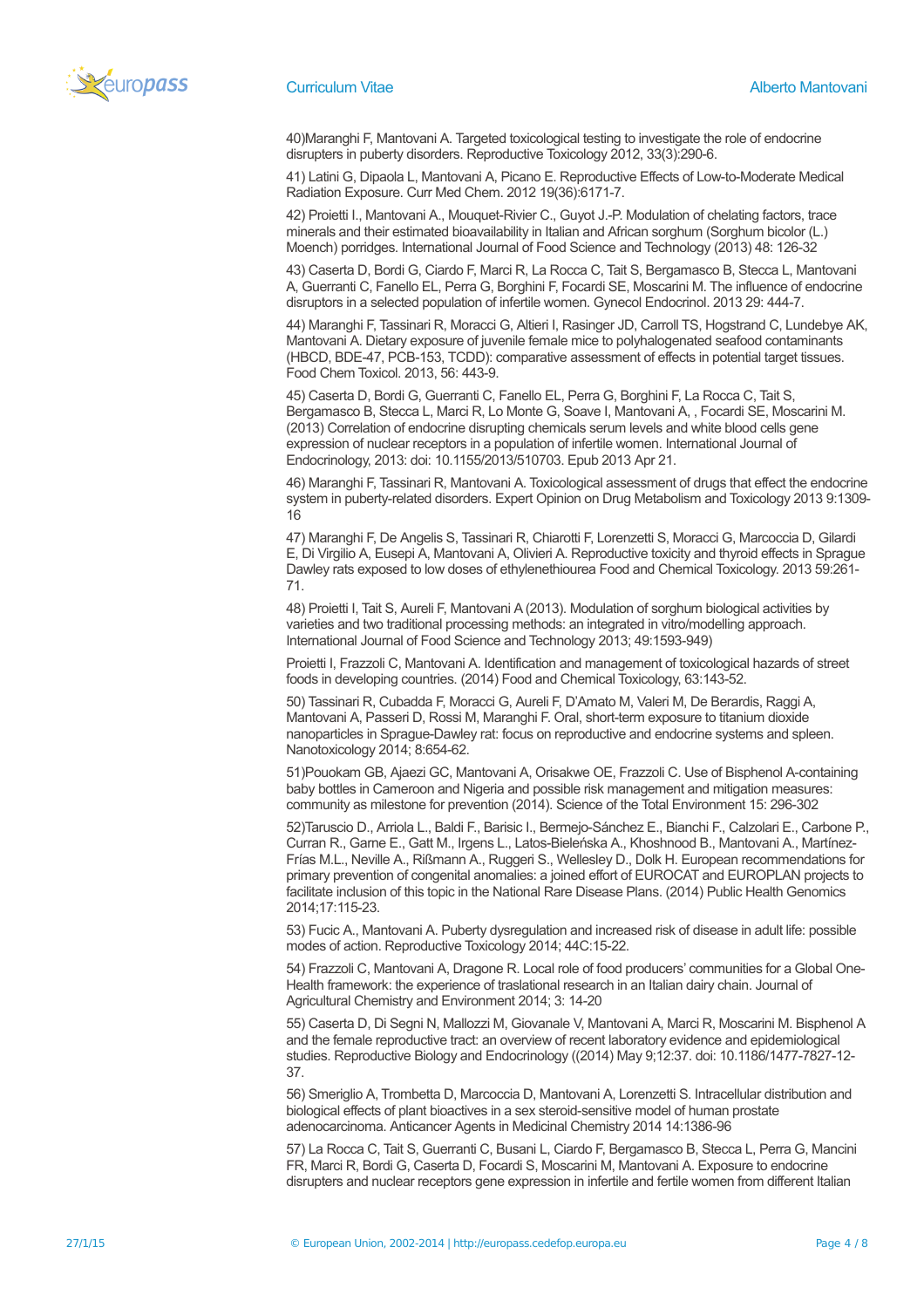

areas. International Journal of Environmental Research and Public Health 2014 11, 10146-10164

58) La Rocca C, Tait S, Mantovani A. Use of a combined in vitro assay for effect-directed assessment of infant formulas. International Journal of Food Science and Technology 2014 doi:10.1111/ijfs.12709.

59) Rachid M, Mokhtar IY, Maranghi F, Mantovani A. Protective role of Nigella sativa oil against reproductive toxicity, hormonal alterations and oxidative damage induced by chlorpyrifos in male rats. Toxicology and Industrial Health 2014 (in press)

60) Appicciafuoco B, Dragone R; Frazzoli C, Bolzoni G, Mantovani A; Ferrini AM. Microbial screening for quinolones residues in cow milk by bio-optical method. Journal of Pharmaceutical and Biomedical Analysis 2014 (in press)

Other International publications

1) Mantovani A., Cozzani R. (2006) Risk assessment of feed additives and contaminants. In "Towards a risk-based chain control. Vol.4- Food Safety assurance and veterinary public health" (ed. Frank J. Smulders), Wageningen Academic Publishers, the Netherlands, pp. 45-56.

2)Mantovani A., Maranghi F. (2007) Endpoints for prenatal exposures in toxicological studies. In: Congenital Diseases and the Environment (Series: Environmental Science and Technology Library , Vol. 23, Nicolopoulou-Stamati, P.; Hens, L.; Howard, C.V. Eds.), Springer, Dordrecht (NL), pp. 21-36.

3)Rescia M., Mantovani A. (2007). Pesticides as endocrine disrupters: identification of hazards for female reproductive function. In Reproductive Health and the Environment. Series: Environmental Science and Technology Library, Vol. 22. Nicolopoulou-Stamati, P.; Hens, L.; Howard, C.V. (Eds.). Springer, Dordrecht (NL), pp. 227-48

4)National Committee on Biosafety, Biotechnologies and Life Sciences (2010). Proposal for a Platform: Environment and Health. Priorities and objectives for the evaluation and management of the risk to human health and quality of the environment from exposure to endocrine disruptors. (Member of the Working Group) http://www.iss.it/binary/inte/cont/IE\_Environment\_and\_Health.pdf

5)Independent Scientific Peer Review Panel Report. Evaluation of the LUMI-CELL® ER (BG1Luc ER TA) Test Method (member of Working Group organized by Interagency Coordinating Committee on the Validation of Alternative Methods –ICCVAM; National Toxicology Program

Interagency Center for the Evaluation of Alternative Toxicological Methods –NICEATM; National Institute of Environmental Health Sciences -NIEHS). May 2011 http://iccvam.niehs.nih.gov/docs/endo\_docs/EDPRPRept2011.pdf

6)Mantovani A, Proietti I. Occurrence of endocrine disrupters in food chains. In: Hormone-Disruptive Chemical Contaminants in Food (ed by Ingemar Pongratz and Linda Bergander). Issues in Toxicology, n. 9. RSC Press, 2011, 199-215.

7)Frazzoli C., Mantovani A., Orisakwe O.E. (2011) Electronic Waste and Human Health. In Jerome Nriagu (Editor-in-Chief), Encyclopedia of Environmental Health.

http://media.matthewsbooks.com.s3.amazonaws.com/documents/tocwork/044/9780444522733.pdf 8)Mantovani A. Endocrine disruptors and puberty disorders from mice to men (and women). In:

Endocrine Disruptors and Puberty (ed. by Evanthia Diamanti-Kandarakis and Andrea C. Gore). Contemporary Endocrinology Part 1, Springer, 2012, 119-137,

9)Mantovani A. Chemical risk assessment of animal feed. In: Animal feed contamination: Effects on livestock and food safety (ed. by Johanna Fink-Gremmels). Woodhead Publishing Series in Food Science, Technology and Nutrition No. 215. 2012 http://www.woodheadpublishing.com/en/book.aspx? bookID=1921

10)C. Frazzoli, S. Lorenzetti, A. Mantovani "Sustainable food safety and trans-generational health outcomes in developing economies" (pp. 27-33); A. Mantovani "Feed for food: feed components at the food security-food safety interface" (pp. 52-9); G.B. Pouokam, G. Chukwuebuka Ajaezi, C. Frazzoli, O.E. Orisakwe, A. Mantovani "Dumping of banned baby bottles from advanced economies: an overlooked hazard for African infants?" (pp. 180-8). In: Frazzoli C, Asongalem EA, Orisakwe OE (Ed.). "Cameroon-Nigeria-Italy scientific cooperation: veterinary public health and sustainable food safety to promote "one health/one prevention". 2012. Rapporti ISTISAN 12/49, http://www.iss.it/binary/publ/cont/12\_49\_web.pdf

11)EUROCAT - EUROPLAN. Recommendations on policies to be considered for the primary prevention of congenital anomalies in National Plans and Strategies on Rare Diseases (adopted by EUCERD in 2013) (Member of Working Group) http://www.eucerd.eu/wp-content/uploads/ 2013/03/Eurocat\_Reco\_PrimaryPrevention.pdf

12)Mantovani A. Emerging Contaminants. The Analytical Scientist, February 2013 http://issuu.com/theanalyticalscientist/docs/0213\_tas\_issue\_2\_-\_web

13)Proietti I, Vu Hoang D, Mantovani A, Frazzoli C. Protecting Vietnamese street food. The New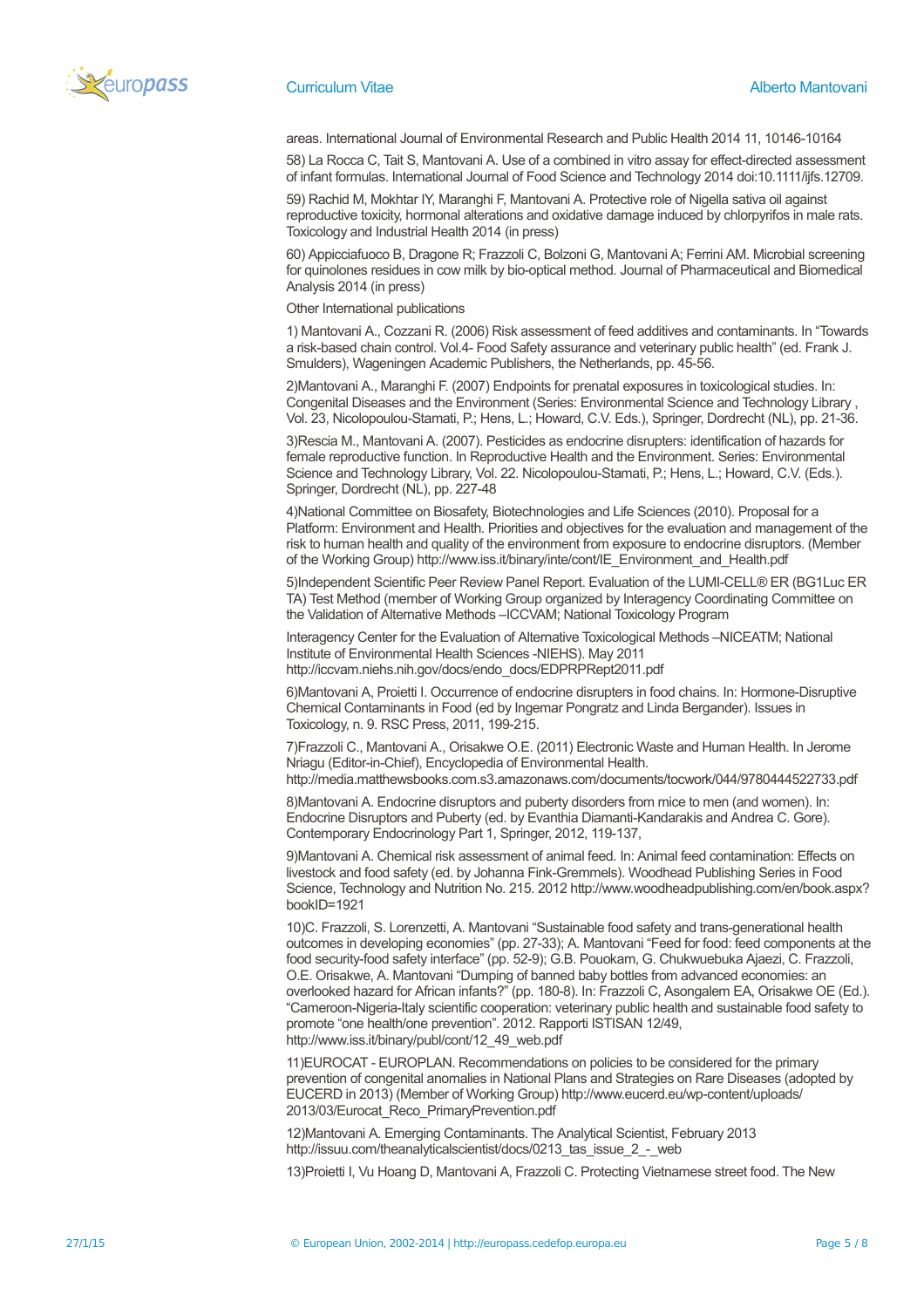

|                                   | Agriculturalist May 2013 http://www.newag.info/en/research/innovationItem.php?a=2984<br>14) Frazzoli C., Mantovani A. and Orisakwe O.E, Electronic Waste and Human Health, Reference<br>Module in Earth Systems and Environmental Sciences, Elsevier, 2013<br>http://www.sciencedirect.com/science/referenceworks/9780124095489                                |
|-----------------------------------|----------------------------------------------------------------------------------------------------------------------------------------------------------------------------------------------------------------------------------------------------------------------------------------------------------------------------------------------------------------|
|                                   | 15)Lorenzetti S., Mantovani A. Reproductive and Developmental Toxicity Testing: issues for 3Rs<br>implementation. Chapter 17 in: Reducing, Refining and Replacing the Use of Animals in Toxicity<br>Testing (Ed.by Dave Allen and Mike D Waters) Series: Issues in Toxicology ISSN: 1757-7179, Royal<br>Society of Chemistry, London, UK (2014) pp. 330-347    |
| Projects                          | II am currely co-ordinator of                                                                                                                                                                                                                                                                                                                                  |
|                                   | - the EU LIFE project LIFE-EDESIA (http//www.iss.it/life) on the development of an in silico/in vitro<br>strateigy for selecting safer alternatives to endocrine disrupting substances currently used in<br>consumer products;                                                                                                                                 |
|                                   | - d- the national project ALERT to implement the use of the ISS patent BEST - see below- for the early<br>prevention and management of contaminants in the dairy chain http://www.alert2015                                                                                                                                                                    |
|                                   | Patents                                                                                                                                                                                                                                                                                                                                                        |
|                                   | Co-author (with C. Frazzoli -ISS-, R.Dragone --National Research Council- and L.Campanella - "La<br>Sapienza" University) of the European ISS PCT patent (Bio)Sensors' system in Food Safety [BEST]<br>(Italian patent 2008-European patent 2010)                                                                                                              |
| <b>Memberships</b>                | Member of the European Teratology Society (ETS)                                                                                                                                                                                                                                                                                                                |
|                                   | Since January 2015 up December 2016, vice-president of the ETS                                                                                                                                                                                                                                                                                                 |
| <b>Other Relevant Information</b> | - invited speaker to the European Parliament workshop "Endocrine disruptors and impact on health"<br>(Bruxelles, 18/9/2012) with the contribution "Endocrine disrupters: the standpoint of a Public Health<br>Institute"                                                                                                                                       |
|                                   | - expert in toxicology contributing to the European Recommendations on Primary Prevention of<br>Congenital Anomalies, http://www.eucerd.eu/wp-<br>content/uploads/2013/03/Eurocat_Reco_PrimaryPrevention.pdfEFSA Opinions and documents to<br>which I gave direct contribution as chair/raporteur/member of the working groups preparing the draft<br>opinions |
|                                   | PPR Panel (Plant Protection Products and their Residues, 2012-15;<br>http://www.efsa.europa.eu/en/pesticides/pesticidesscdocs.htm).                                                                                                                                                                                                                            |
|                                   | Below the opinions to which I provided a direct contribution as member of the PPR Working Groups:                                                                                                                                                                                                                                                              |
|                                   | Identification of pesticides to be included in cumulative assessment groups on the basis of their<br>toxicological profile (2013)                                                                                                                                                                                                                              |
|                                   | Relevance of dissimilar mode of action and its appropriate application for cumulative risk assessment<br>of pesticides residues (2013)                                                                                                                                                                                                                         |
|                                   | Developmental neurotoxicity potential of acetamiprid and imidacloprid (2013)                                                                                                                                                                                                                                                                                   |
|                                   | Good modelling practice in the context of mechanistic effect models for risk assessment of plant<br>protection products (2014)                                                                                                                                                                                                                                 |
|                                   | As member (representative of PPR) of Standing Wotking Group on Emerging Risks                                                                                                                                                                                                                                                                                  |
|                                   | - Technical Report "A systematic procedure for the identification of emerging chemical risks in the                                                                                                                                                                                                                                                            |
|                                   | food and feed chain" (EFSA supporting publication 2014:EN-547)                                                                                                                                                                                                                                                                                                 |
|                                   | FEEDAP Panel (Additives and Products or Substances used in Animal Feed;<br>http://www.efsa.europa.eu/en/panels/feedap.htm): member (2003-12) and external expert of the<br>Working Groups on Trace Elements and Vitamins in Feedingstuffs (since 2012):.                                                                                                       |
|                                   | Below is a selection of main opinions to which I provided a direct contribution as member of the<br><b>FEEDAP Working Groups:</b>                                                                                                                                                                                                                              |
|                                   | PPR Panel (Plant Protection Products and their Residues, 2012-15;<br>http://www.efsa.europa.eu/en/pesticides/pesticidesscdocs.htm).                                                                                                                                                                                                                            |
|                                   | Below the opinions to which I provided a direct contribution as member of the PPR Working Groups:                                                                                                                                                                                                                                                              |
|                                   | - Identification of pesticides to be included in cumulative assessment groups on the basis of their                                                                                                                                                                                                                                                            |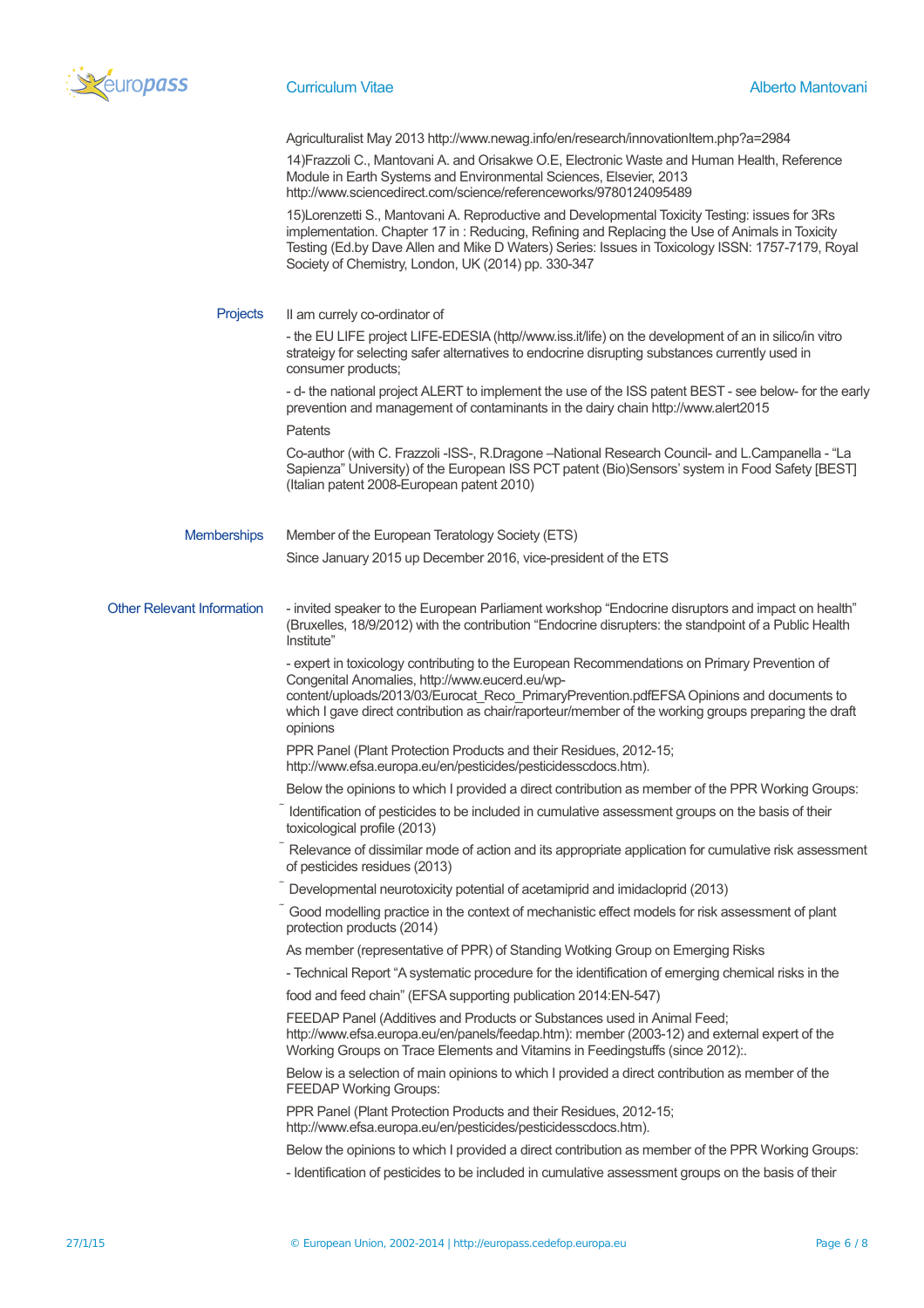

toxicological profile (2013)

- Relevance of dissimilar mode of action and its appropriate application for cumulative risk assessment of pesticides residues (2013)

- Developmental neurotoxicity potential of acetamiprid and imidacloprid (2013)

- Good modelling practice in the context of mechanistic effect models for risk assessment of plant protection products (2014)

As member (representative of PPR) of the Standing Working Group on Emerging Risks

- Technical Report "A systematic procedure for the identification of emerging chemical risks in the food and feed chain" (EFSA supporting publication 2014:EN-547)

FEEDAP Panel (Additives and Products or Substances used in Animal Feed; http://www.efsa.europa.eu/en/panels/feedap.htm): member (2003-12) and external expert of the Working Groups on Trace Elements and Vitamins in Feedingstuffs (since 2012):.

Below is a selection of main opinions to which I provided a direct contribution as raporteur and/or chair and/or member of the FEEDAP Working Groups:

Trace elements in feeds

Cobalt compounds as additives in animal nutrition (2009);

Cobalt carbonate as feed additive for ruminants, horses and rabbits (2012)

Copper: inorganic compounds (2011)

Copper, organic compounds (2008, 2009, 2013)

Chromium (including chromium methione) as feed additive for all species (2009)

Iodine in feedingstuffs (2005)

Iodine compounds as feed additives for all animal species:(2013)

Iron organic compounds (2013)

Manganese inorganic compounds (2013),

Manganese, organic compounds (2008, 2009, 2010, 2013)

Selenium organic compounds (2007, 2009, 2011),

Zinc inorganic compounds (2012)

Zinc organic compounds (2008, 2009, 2012)

Vitamins and pro-vitamins in feeds

Beta-carotene (2012)

Vitamin A (stabilised retinyl esters) (2013)

Vitamin D3 (cholecalciferol) (2013)

Vitamin E (2010)

Vitamin K3 (2014)

Betaine (2013)

Biotin (2012)

Folic acid (2012)

Inositol (2014)

Nicotinic acid and Nicotinamide (2012)

Pantothenic acid and related compounds (2011)

Taurine (2012)

Vitamin B1 (2011)

Vitamin B2 (2014)

Vitamin B6 (2010)

Vitamin C (2013)

Other feed additives and ingredients

Benzoic Acid in different pig categories (2005, 2007, 2012)

Preparation of benzoic acid and essential oil compounds as feed additive for chickens for fattening (2012).